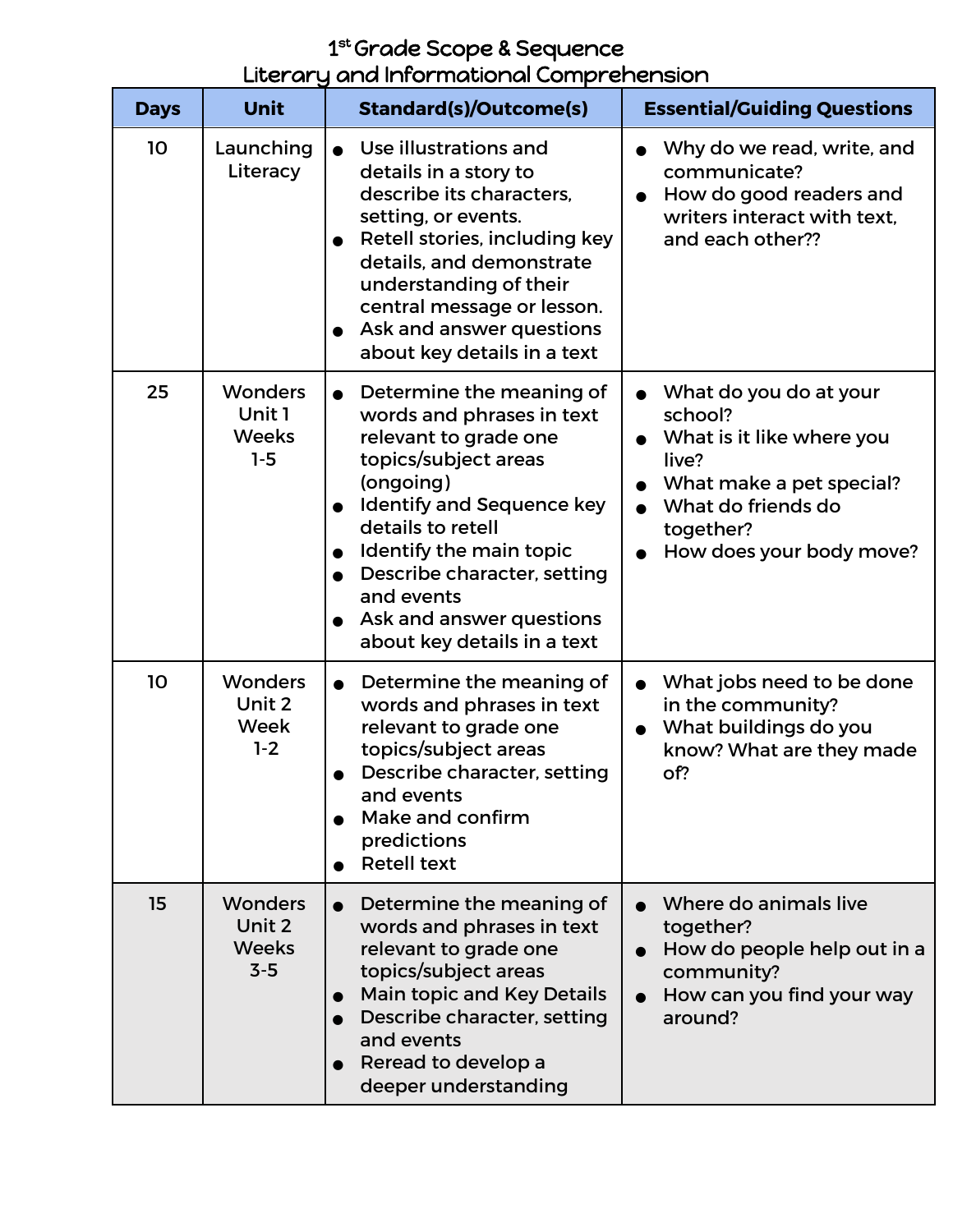| 25 | <b>Wonders</b><br>Unit 3<br><b>Weeks</b><br>$1 - 5$ | Determine the meaning of<br>$\bullet$<br>words and phrases in text<br>relevant to grade one<br>topics/subject areas<br>Make and confirm<br>$\bullet$<br>predictions<br>Reread to understand and<br>retell<br>Describe character setting<br>$\bullet$<br>and plot<br>Sequence key events or<br>details<br>Identify cause and effects<br>$\bullet$<br>of key details or events<br><b>Compare and contrast key</b><br>$\bullet$<br>details or events<br>Sequence key details or<br>$\bullet$<br>events to retell text | How do we measure time?<br>How do plants change as<br>they grow?<br>What is a folktale?<br>How is life different than it<br>was long ago?<br>How do we get our food?                                                              |
|----|-----------------------------------------------------|--------------------------------------------------------------------------------------------------------------------------------------------------------------------------------------------------------------------------------------------------------------------------------------------------------------------------------------------------------------------------------------------------------------------------------------------------------------------------------------------------------------------|-----------------------------------------------------------------------------------------------------------------------------------------------------------------------------------------------------------------------------------|
| 25 | <b>Wonders</b><br>Unit 4<br><b>Weeks</b><br>$1-5$   | Determine the meaning of<br>$\bullet$<br>words and phrases in text<br>relevant to grade one<br>topics/subject areas<br>Ask and answer questions<br>$\bullet$<br>to understand and explain<br>key events or details<br>Visualize to deepen<br>understanding or key<br>details or events<br>Determine main idea and<br>key details<br>Determine point of view<br>Sequence key details or<br>events to retell text                                                                                                    | How do animal bodies help<br>them?<br>How do animals help each<br>other?<br>How do animals survive in<br>nature?<br>What insects do you know<br>about? How are they alike or<br>different?<br>How do people work with<br>animals? |
| 20 | <b>Wonders</b><br>Unit 5<br><b>Weeks</b><br>$1 - 4$ | • Determine the meaning of<br>words and phrases in text<br>relevant to grade one<br>topics/subject areas<br>Make and confirm<br>predictions<br>• Ask and answer questions<br>to understand and explain<br>key events or details<br>Determine the point of<br>view<br>Identify cause and effects                                                                                                                                                                                                                    | How can we classify and<br>categorize things?<br>What can you see in the sky?<br>What inventions do you<br>know about?<br>What sounds can you hear?<br>How are they made?                                                         |